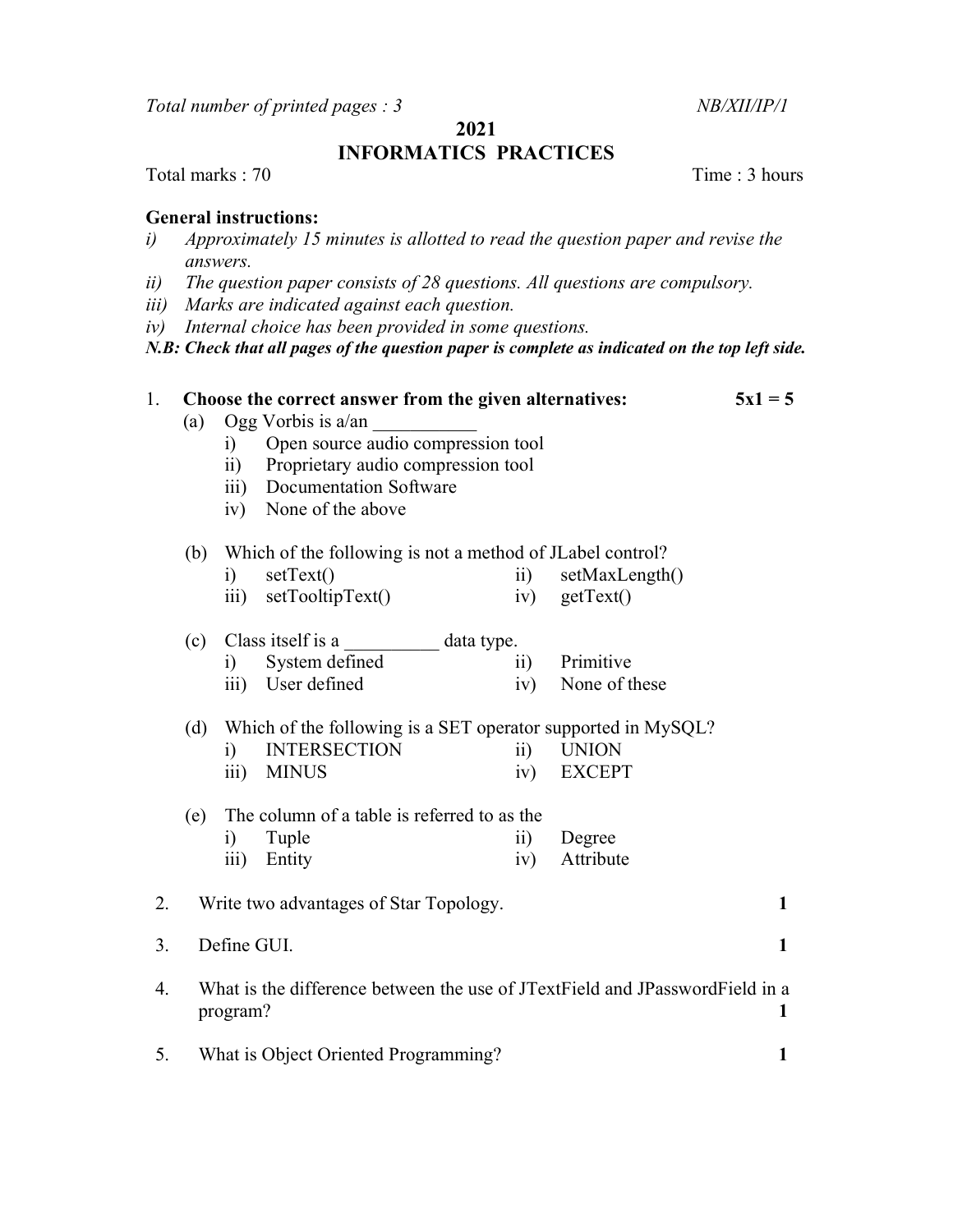| 6.  | Write short notes on ORDER BY clause.                                                                              |                         |  |  |  |  |  |
|-----|--------------------------------------------------------------------------------------------------------------------|-------------------------|--|--|--|--|--|
| 7.  | Give two characteristics of Primary Key.                                                                           | 1                       |  |  |  |  |  |
| 8.  | Define BCNF.                                                                                                       | $\mathbf{1}$            |  |  |  |  |  |
| 9.  | What is the use of EXISTS keyword in subquery?                                                                     | $\mathbf{1}$            |  |  |  |  |  |
| 10. | Define Candidate key.                                                                                              | $\boldsymbol{2}$        |  |  |  |  |  |
| 11. | What is a normalization?                                                                                           | $\mathbf{2}$            |  |  |  |  |  |
| 12. | When can a table said to be in 3rd Normal Form?                                                                    | $\boldsymbol{2}$        |  |  |  |  |  |
| 13. | Define UNION operator.                                                                                             | $\boldsymbol{2}$        |  |  |  |  |  |
| 14. | Define Intersection Operator.                                                                                      |                         |  |  |  |  |  |
| 15. | What is a Subquery?<br>$\boldsymbol{2}$                                                                            |                         |  |  |  |  |  |
| 16. | What is the purpose of switch in a network?                                                                        | $\boldsymbol{2}$        |  |  |  |  |  |
| 17. | What is meant by open document format?                                                                             | $\boldsymbol{2}$        |  |  |  |  |  |
| 18. | Discuss any two methods of JFrame class.                                                                           | $\boldsymbol{2}$        |  |  |  |  |  |
| 19. | What is meant by Encapsulation?                                                                                    | $\boldsymbol{2}$        |  |  |  |  |  |
| 20. | Distinguish between ALTER and UPDATE command in MySql.                                                             | $\boldsymbol{2}$        |  |  |  |  |  |
| 21. | a. Discuss any four forms of transmission media.<br>Or.<br><b>b.</b> Explain any four threats of computer network. | $\overline{\mathbf{4}}$ |  |  |  |  |  |
| 22. | a. What is NetBeans? Discuss any three screen segments of NetBeans<br>window.<br><b>Or</b>                         | 4                       |  |  |  |  |  |
|     | b. What is an Event? Explain any three methods of event handling method in<br>Java.                                |                         |  |  |  |  |  |
| 23. | a. What is Inheritance? Discuss the different types of Inheritance.                                                |                         |  |  |  |  |  |